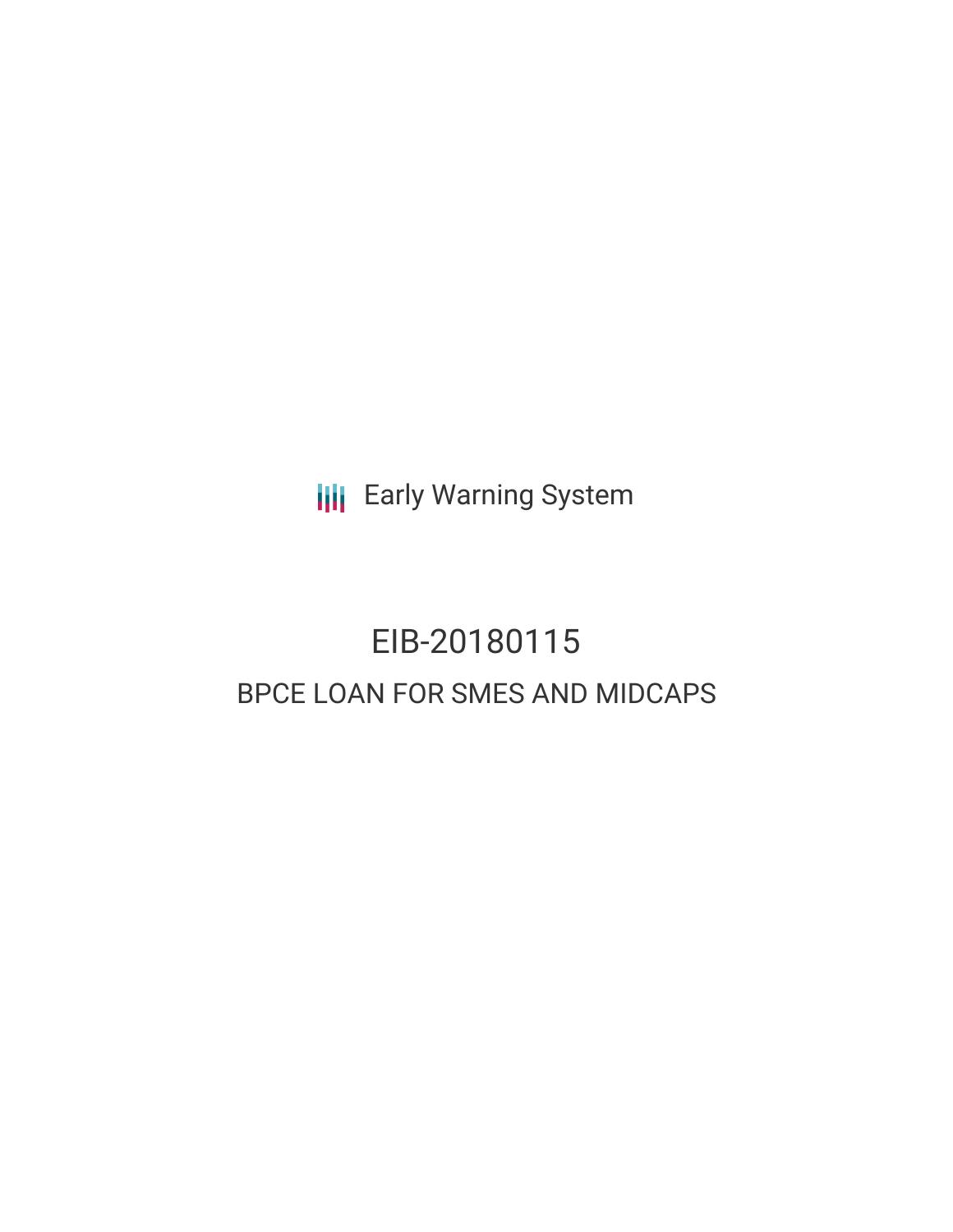

#### **Quick Facts**

| <b>Countries</b>               | France                                                |
|--------------------------------|-------------------------------------------------------|
| <b>Financial Institutions</b>  | European Investment Bank (EIB)                        |
| <b>Status</b>                  | Approved                                              |
| <b>Bank Risk Rating</b>        | U                                                     |
| <b>Voting Date</b>             | 2018-07-03                                            |
| <b>Borrower</b>                | NATIXIS, BPCE                                         |
| <b>Sectors</b>                 | Agriculture and Forestry, Finance, Industry and Trade |
| <b>Investment Type(s)</b>      | Loan                                                  |
| <b>Investment Amount (USD)</b> | \$291.48 million                                      |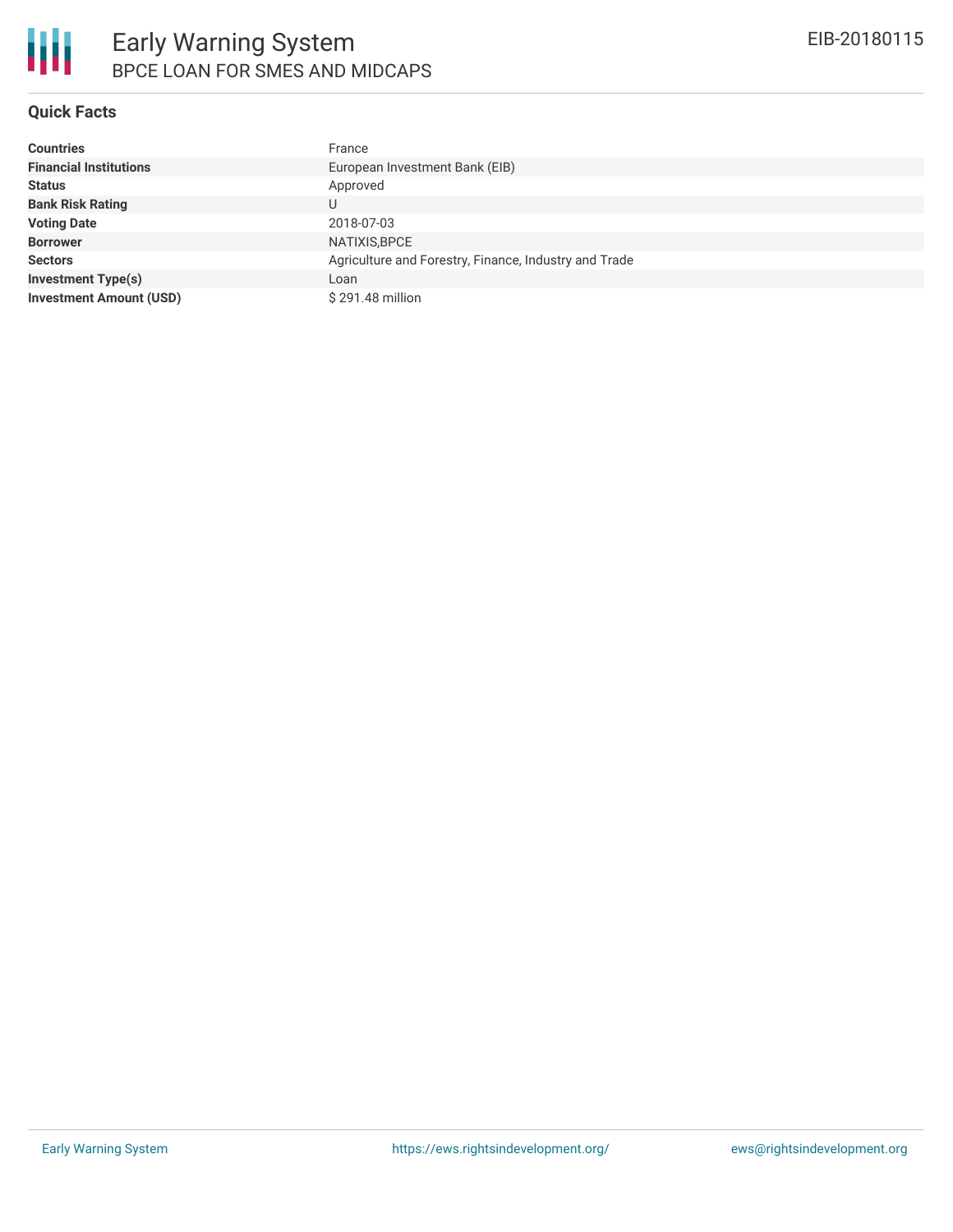

# Early Warning System BPCE LOAN FOR SMES AND MIDCAPS

# **Project Description**

This project provides funding to Natixis and BPCE for lending to small and medium-sized enterprises (SMEs) and mid-caps promoting small and medium-sized investments in the agricultural, industrial and services sectors in France.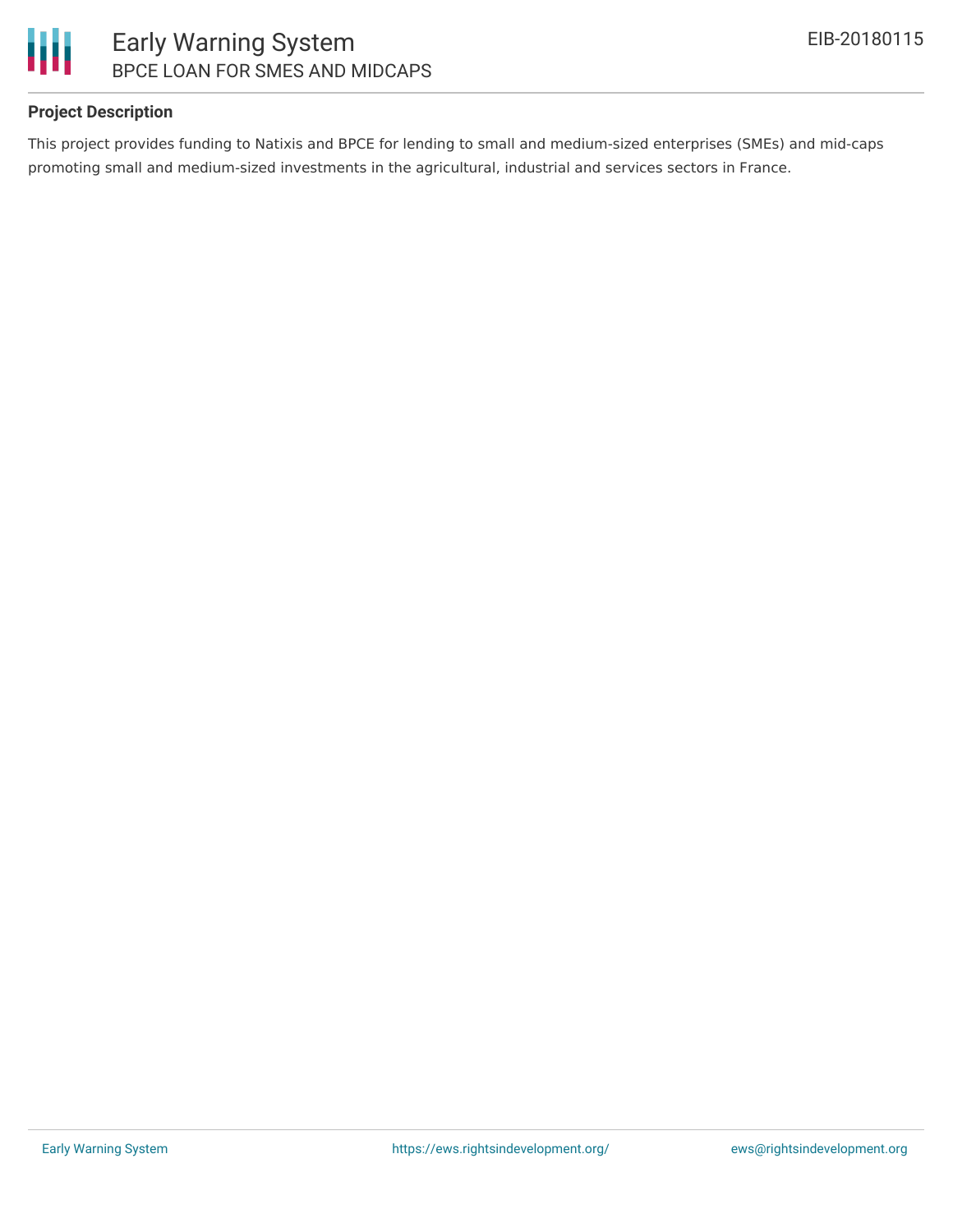#### **Investment Description**

European Investment Bank (EIB)

#### **Financial Intermediary**

Financial Intermediary: A commercial bank or financial institution that receives funds from a development bank. A financial intermediary then lends these funds to their clients (private actors) in the form of loans, bonds, guarantees and equity shares. Financial intermediaries include insurance, pension and equity funds. The direct financial relationship is between the development bank and the financial intermediary.

- Groupe Banque Populaire Caisse [d'Epargne](file:///actor/112/) BPCE (Financial Intermediary)
- [Natixis](file:///actor/749/) S.A. (Financial Intermediary)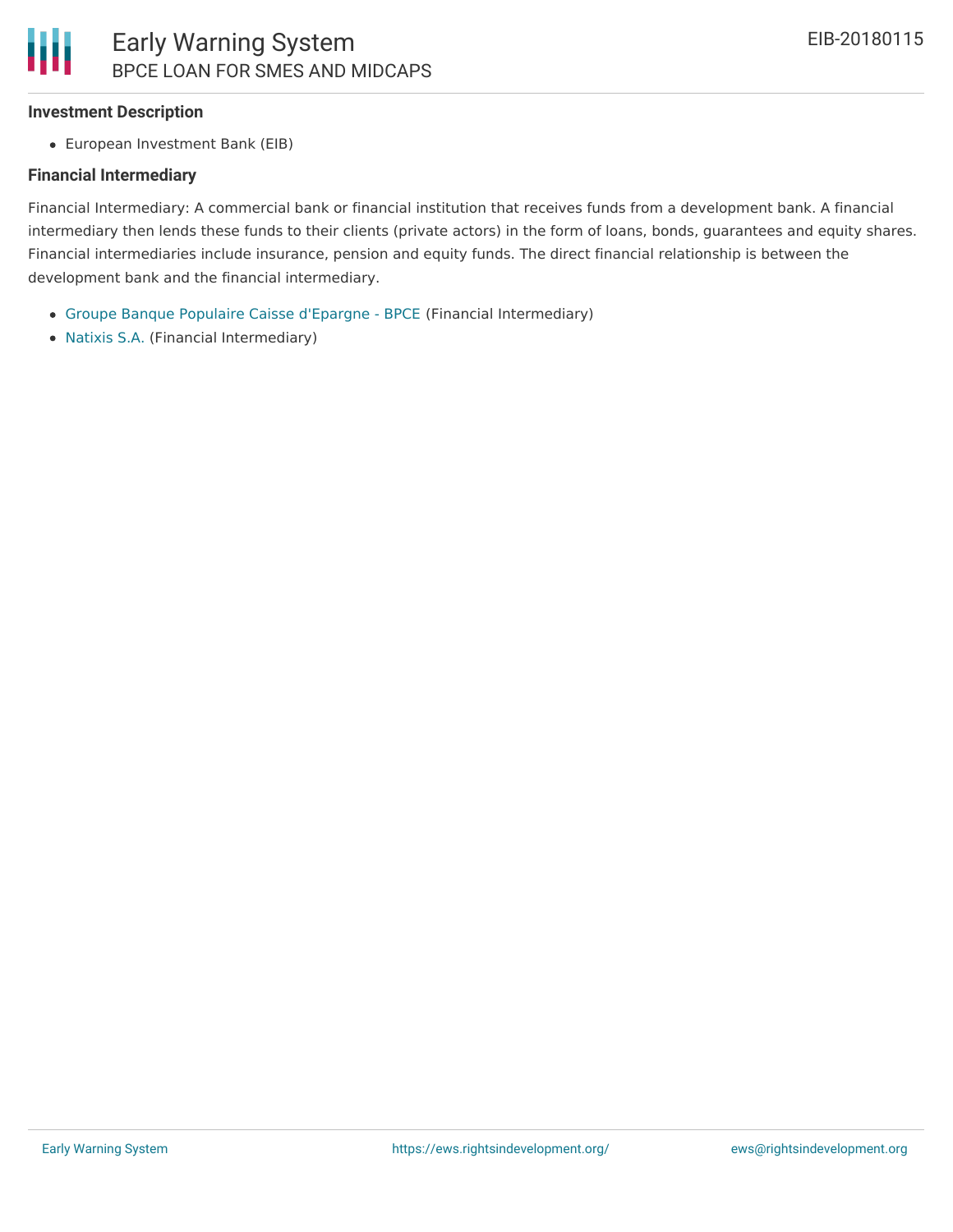### **Contact Information**

No contact information available at time of writing.

#### **ACCOUNTABILITY MECHANISM OF EIB**

The EIB Complaints Mechanism is designed to facilitate and handle complaints against the EIB by individuals, organizations or corporations affected by EIB activities. When exercising the right to lodge a complaint against the EIB, any member of the public has access to a two-tier procedure, one internal - the Complaints Mechanism Office - and one external - the European Ombudsman. A complaint can be lodged via a written communication addressed to the Secretary General of the EIB, via email to the dedicated email address complaints@eib.org, by completing the online complaint form available at the following address: http://www.eib.org/complaints/form, via fax or delivered directly to the EIB Complaints Mechanism Division, any EIB local representation office or any EIB staff. For further details, check:

http://www.eib.org/attachments/strategies/complaints\_mechanism\_policy\_en.pdf

When dissatisfied with a complaint to the EIB Complaints Mechanism, citizens can then turn towards the European Ombudsman. A memorandum of Understanding has been signed between the EIB and the European Ombudsman establishes that citizens (even outside of the EU if the Ombudsman finds their complaint justified) can turn towards the Ombudsman on issues related to 'maladministration' by the EIB. Note that before going to the Ombudsman, an attempt must be made to resolve the case by contacting the EIB. In addition, the complaint must be made within two years of the date when the facts on which your complaint is based became known to you. You can write to the Ombudsman in any of the languages of the European Union. Additional details, including filing requirements and complaint forms, are available at: http://www.ombudsman.europa.eu/atyourservice/interactiveguide.faces